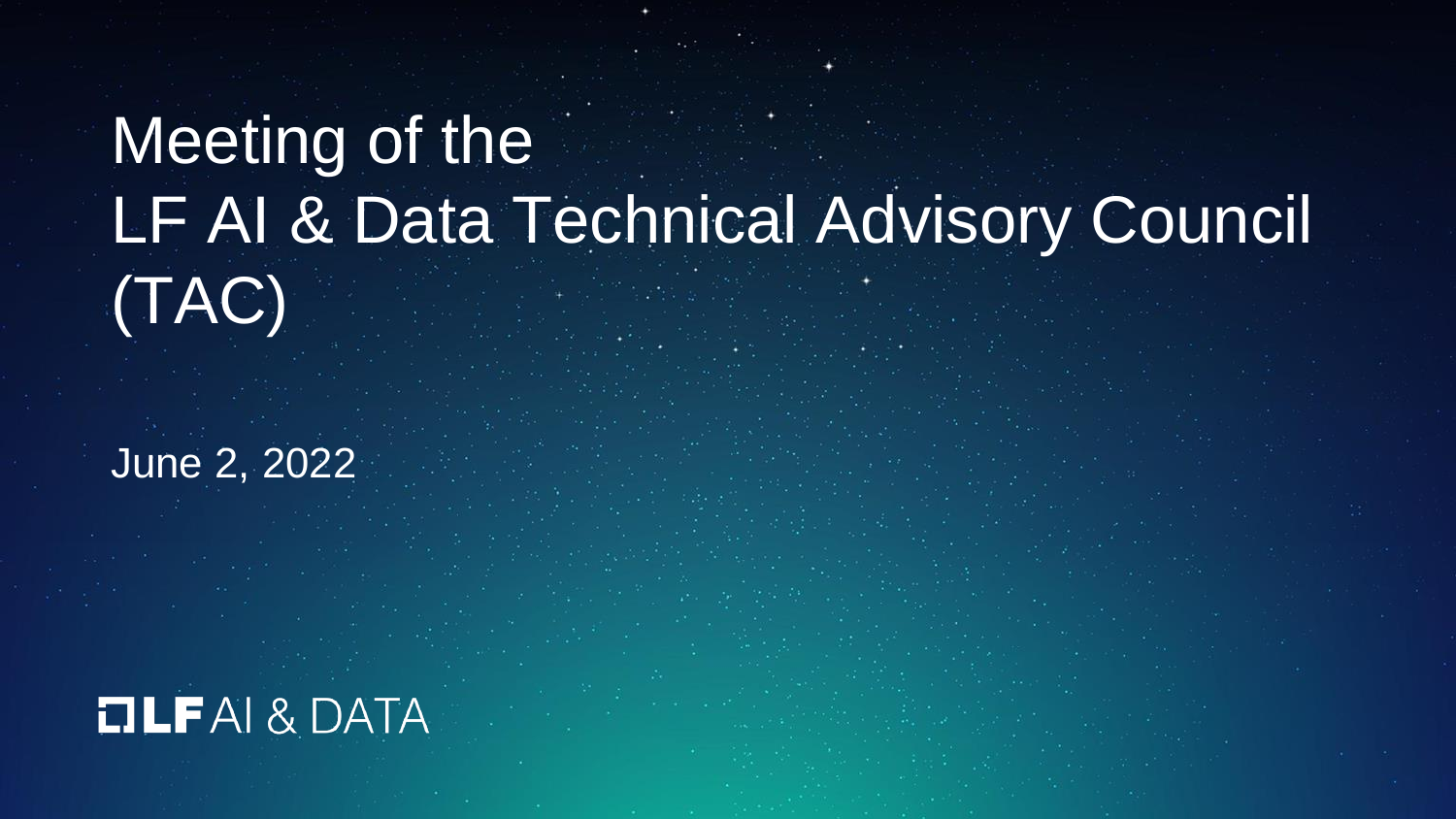# Antitrust Policy

- › Linux Foundation meetings involve participation by industry competitors, and it is the intention of the Linux Foundation to conduct all of its activities in accordance with applicable antitrust and competition laws. It is therefore extremely important that attendees adhere to meeting agendas, and be aware of, and not participate in, any activities that are prohibited under applicable US state, federal or foreign antitrust and competition laws.
- › Examples of types of actions that are prohibited at Linux Foundation meetings and in connection with Linux Foundation activities are described in the Linux Foundation Antitrust Policy available at http://www.linuxfoundation.org/antitrust-policy. If you have questions about these matters, please contact your company counsel, or if you are a member of the Linux Foundation, feel free to contact Andrew Updegrove of the firm of Gesmer Undergone LLP, which provides legal counsel to the Linux Foundation.

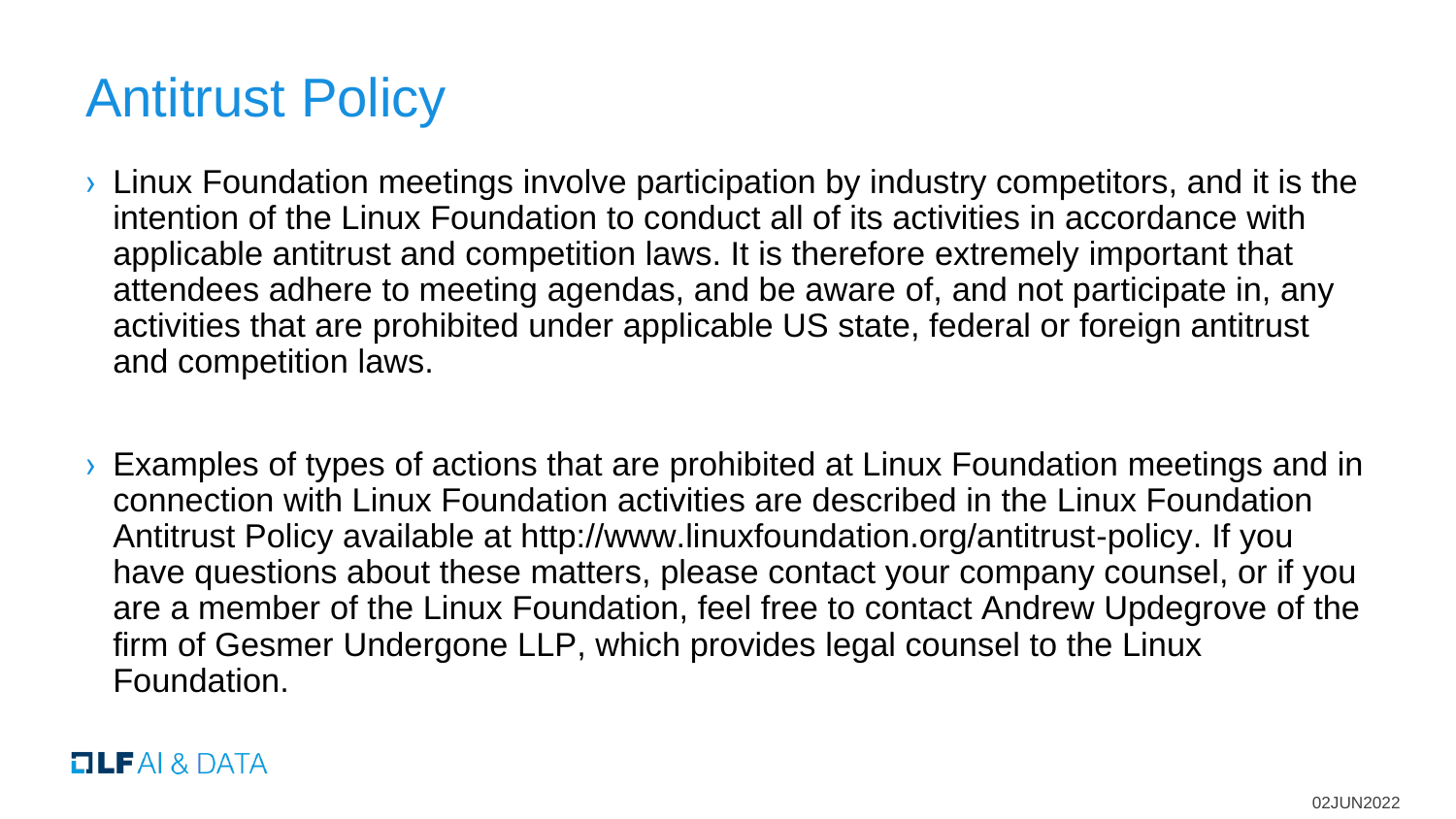# Recording of Calls

## **Reminder:**

## TAC calls are recorded and available for viewing on the [TAC Wiki](https://wiki.lfai.foundation/pages/viewpage.action?pageId=7733341TechnicalAdvisoryCouncil(TAC)-MeetingRecordingsandMinutes)



02JUN2022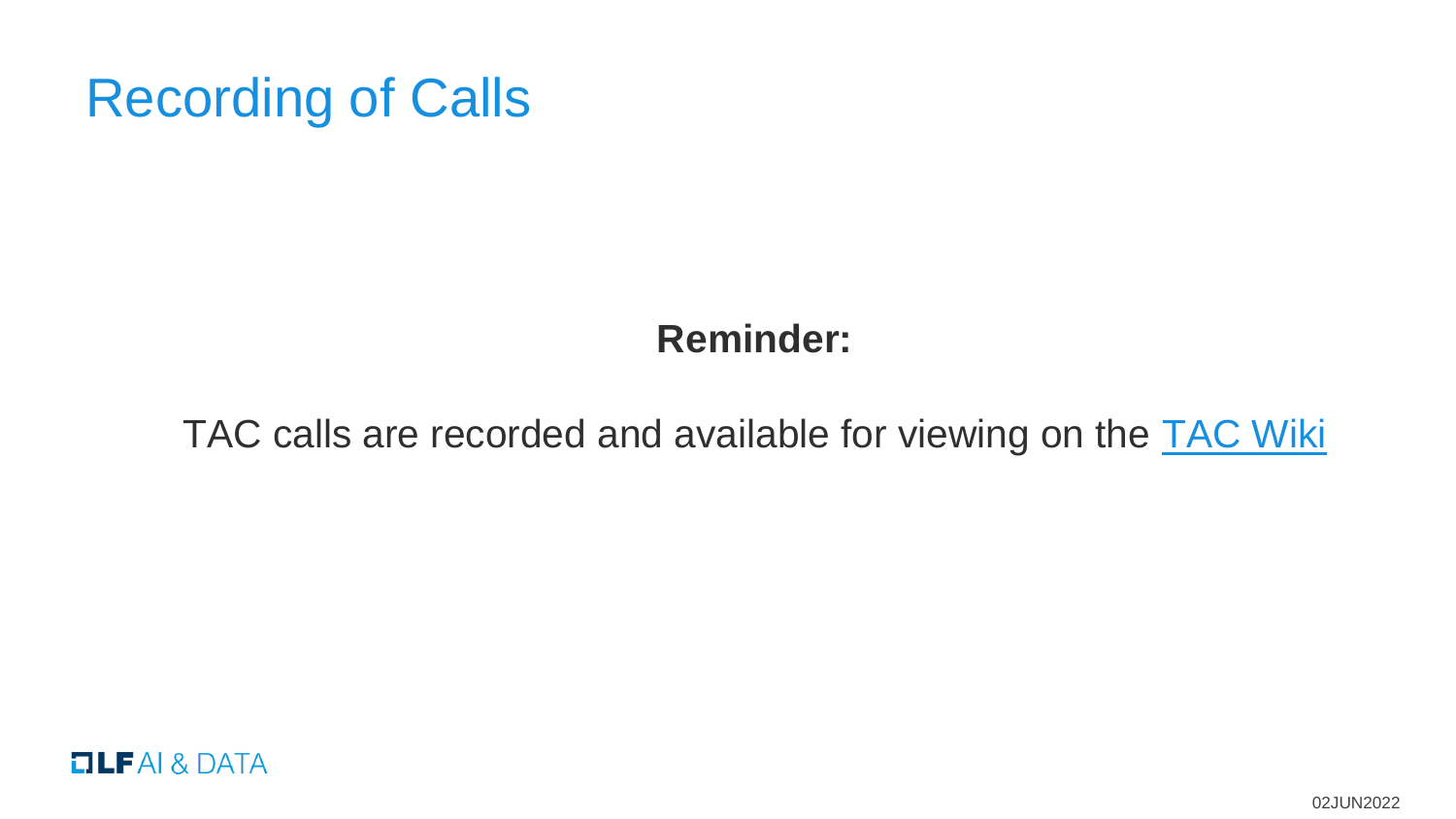# Reminder: LF AI & Data Useful Links

|        | Web site:                                                              | Ifaidata.foundation                                      |  |  |  |  |  |
|--------|------------------------------------------------------------------------|----------------------------------------------------------|--|--|--|--|--|
| $\sum$ | Wiki:                                                                  | wiki. If aid at a found ation                            |  |  |  |  |  |
|        | GitHub:                                                                | github.com/lfaidata                                      |  |  |  |  |  |
| $\sum$ | Landscape:                                                             | https://landscape.lfaidata.foundation or                 |  |  |  |  |  |
|        | https://l.lfaidata.foundation                                          |                                                          |  |  |  |  |  |
| $\sum$ | <b>Mail Lists:</b>                                                     | https://lists.lfaidata.foundation                        |  |  |  |  |  |
| $\sum$ | Slack:                                                                 | https://slack.lfaidata.foundation                        |  |  |  |  |  |
|        | Youtube:                                                               | https://www.youtube.com/channel/UCfasaeqXJBCAJMNO9HcHfbA |  |  |  |  |  |
| $\sum$ | LF AI Logos:                                                           | https://github.com/lfaidata/artwork/tree/master/lfaidata |  |  |  |  |  |
| $\sum$ | LF AI Presentation Template:                                           | https://drive.google.com/file/d/1eiDNJvXCqSZHT4Zk -      |  |  |  |  |  |
|        | czASIz2GTBRZk2/view?usp=sharing                                        |                                                          |  |  |  |  |  |
|        |                                                                        |                                                          |  |  |  |  |  |
| $\sum$ | Events Page on LF AI Website: https://lfaidata.foundation/events/      |                                                          |  |  |  |  |  |
| $\sum$ | Events Calendar on LF AI Wiki (subscribe available):                   |                                                          |  |  |  |  |  |
|        | https://wiki.lfaidata.foundation/pages/viewpage.action?pageId=12091544 |                                                          |  |  |  |  |  |
| $\sum$ | Event Wiki Pages:                                                      |                                                          |  |  |  |  |  |

<https://wiki.lfaidata.foundation/display/DL/LF+AI+Data+Foundation+Events>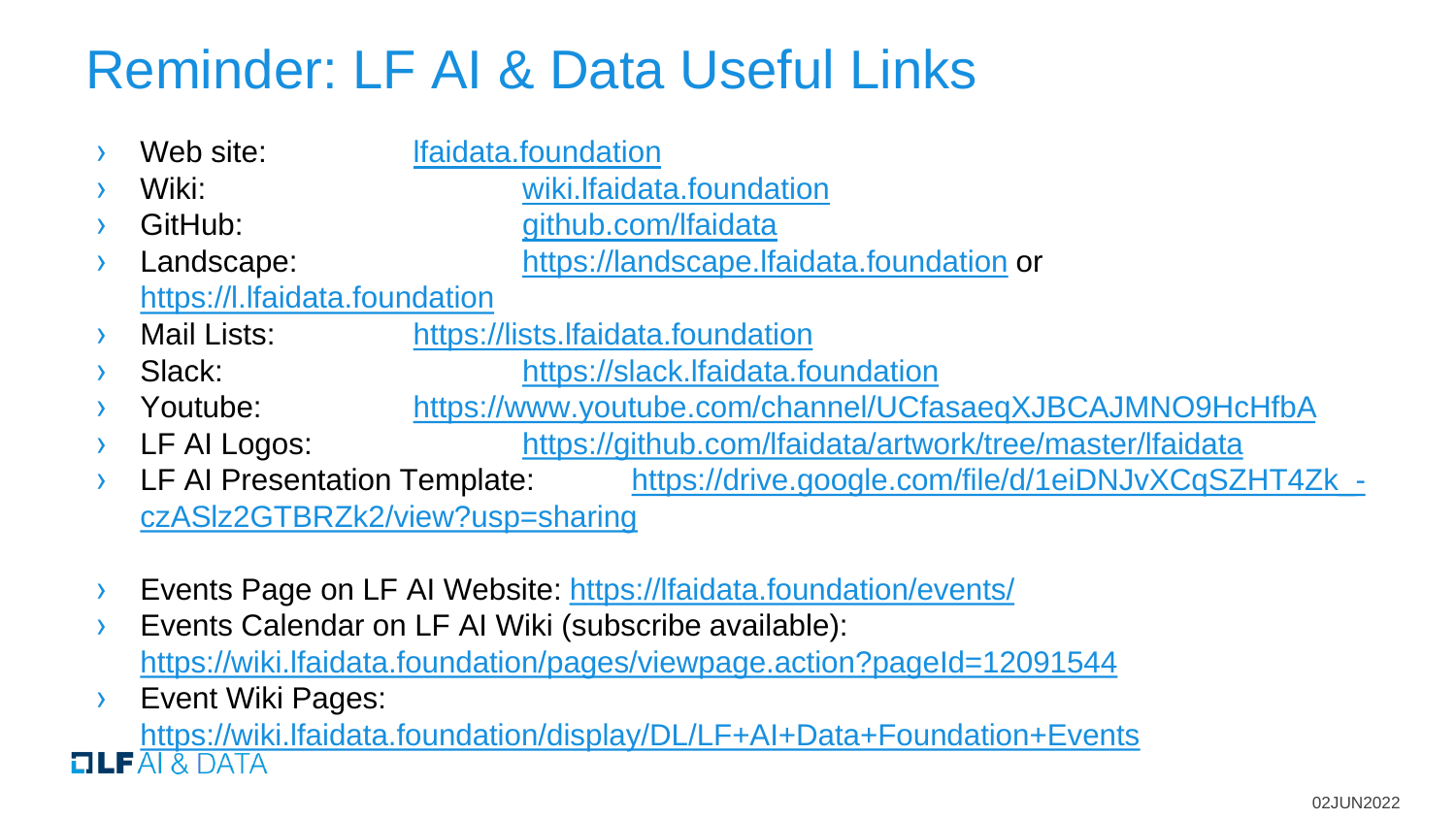

- › Roll Call (2 mins)
- › Approval of Minutes from previous meeting (2 mins)
- › ML Ops Committee Proposal Jerry Tan, 4paradigm
- › LF AI General Updates (2 min)
- › Open Discussion (2 min)

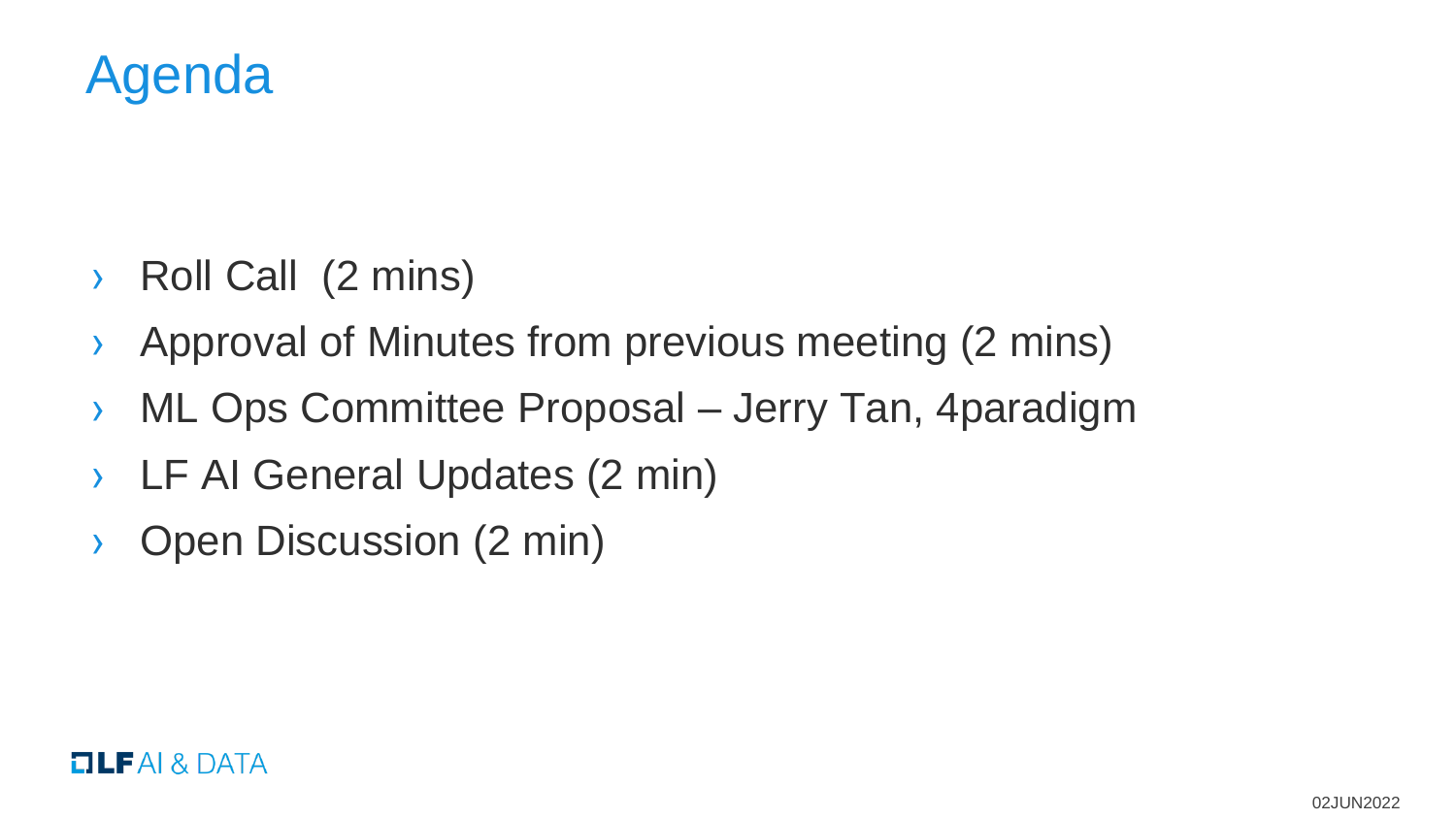# TAC Voting Members - Please note

Please ensure that you do the following to facilitate smooth procedural quorum and voting processes:

. Change your Zoom display name to include your First/Last Name, Company/Project Represented

• example: Nancy Rausch, SAS

- State your First/Last Name and Company/Project when submitting a motion
	- example: First motion, Nancy Rausch/SAS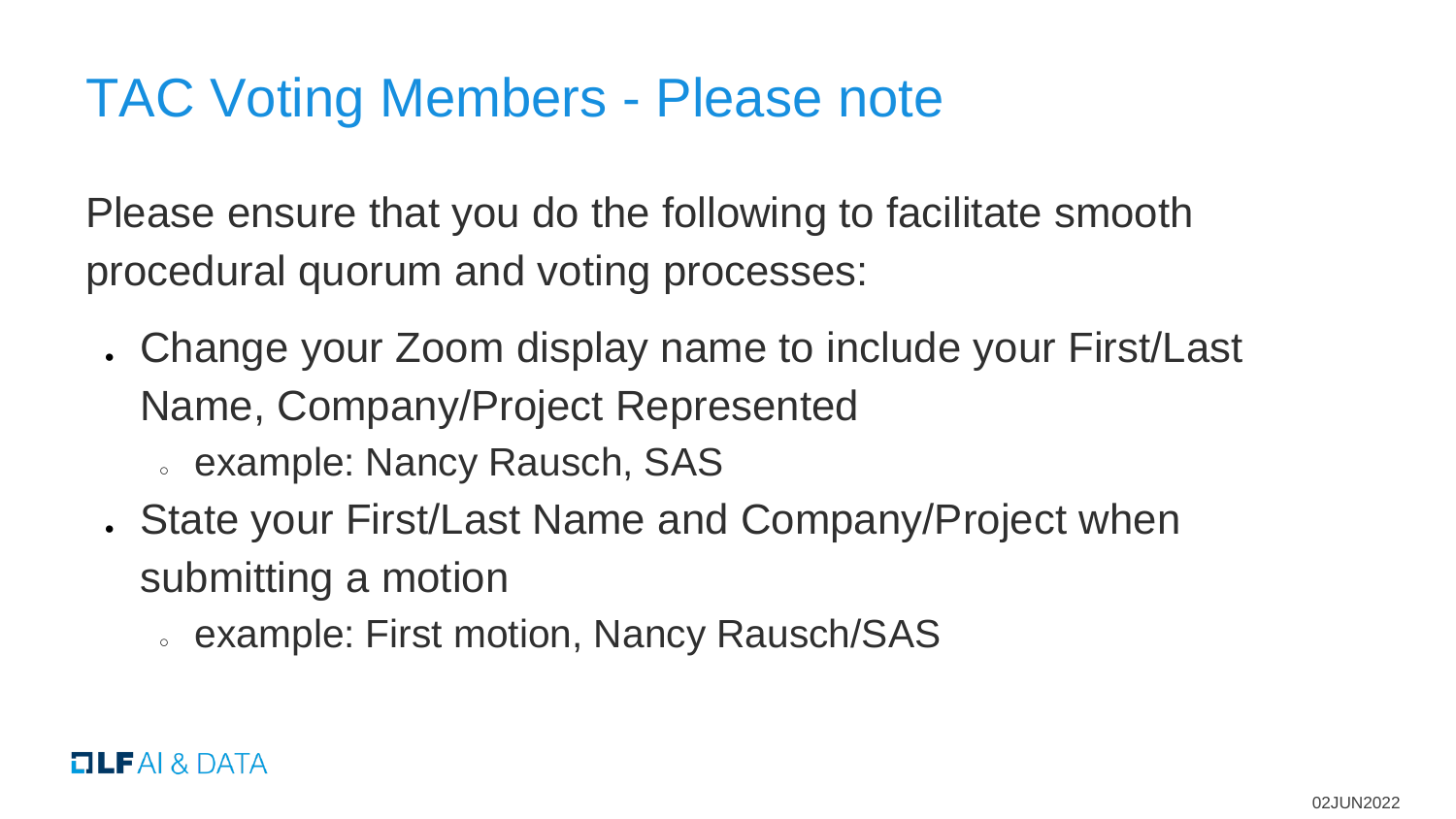## TAC Voting Members

Note: we still need a few designated backups specified on [wiki](https://wiki.lfaidata.foundation/pages/viewpage.action?pageId=7733341)

| <b>Member Company</b><br>or Graduated<br>Project | <b>Membership Level</b><br>or Project Level | <b>Voting Eligibility</b> | Country    | <b>TAC Representative</b> | <b>Designated TAC Representative Alternates</b>                                  |
|--------------------------------------------------|---------------------------------------------|---------------------------|------------|---------------------------|----------------------------------------------------------------------------------|
| 4paradigm                                        | Premier                                     | <b>Voting Member</b>      | China      | Zhongyi Tan               |                                                                                  |
| <b>Baidu</b>                                     | Premier                                     | <b>Voting Member</b>      | China      | Ti Zhou                   | Daxiang Dong, Yanjun Ma                                                          |
| Ericsson                                         | Premier                                     | <b>Voting Member</b>      | Sweden     | Rani Yadav-Ranjan         |                                                                                  |
| Huawei                                           | Premier                                     | <b>Voting Member</b>      | China      | Howard (Huang Zhipeng)    | Charlotte (Xiaoman Hu), Leon (Hui Wang)                                          |
| Nokia                                            | Premier                                     | <b>Voting Member</b>      | Finland    | @ Michael Rooke           | @ Jonne Soininen                                                                 |
| <b>OPPO</b>                                      | Premier                                     | <b>Voting Member</b>      | China      | Jimin Jia                 |                                                                                  |
| SAS                                              | Premier                                     | <b>Voting Member</b>      | <b>USA</b> | *Nancy Rausch             | JP Trawinski                                                                     |
| ZTE                                              | Premier                                     | <b>Voting Member</b>      | China      | Wei Meng                  | Liya Yuan                                                                        |
| <b>Acumos Project</b>                            | <b>Graduated Technical</b><br>Project       | <b>Voting Member</b>      | <b>USA</b> | Amit Kumar                | Prasanna Kulkarni                                                                |
| Adversarial<br>Robustness Toolbox<br>Project     | <b>Graduated Technical</b><br>Project       | <b>Voting Member</b>      | <b>USA</b> | <b>Beat Buesser</b>       |                                                                                  |
| Angel Project                                    | <b>Graduated Technical</b><br>Project       | <b>Voting Member</b>      | China      | <b>Bruce Tao</b>          | <b>Huaming Rao</b>                                                               |
| Egeria Project                                   | <b>Graduated Technical</b><br>Project       | <b>Voting Member</b>      | UK         | <b>Mandy Chessell</b>     | Nigel Jones, David Radley, Maryna<br>Strelchuk, Ljupcho Palashevski, Chris Grote |
| <b>Flyte Project</b>                             | <b>Graduated Technical</b><br>Project       | <b>Voting Member</b>      | <b>USA</b> | Ketan Umare               |                                                                                  |
| Horovod Project                                  | <b>Graduated Technical</b><br>Project       | <b>Voting Member</b>      | <b>USA</b> | <b>Travis Addair</b>      |                                                                                  |
| Milvus Project                                   | <b>Graduated Technical</b><br>Project       | <b>Voting Member</b>      | China      | Xiaofan Luan              | Jun Gu                                                                           |
| <b>ONNX Project</b>                              | <b>Graduated Technical</b><br>Project       | <b>Voting Member</b>      | <b>USA</b> | Alexandre Eichenberger    | Prasanth Pulavarthi, Jim Spohrer                                                 |
| Pyro Project                                     | <b>Graduated Technical</b><br>Project       | <b>Voting Member</b>      | <b>USA</b> | Fritz Obermeyer           |                                                                                  |

Member Representatives (9 out of 17 required for quorum)



\*Current TAC Chairperson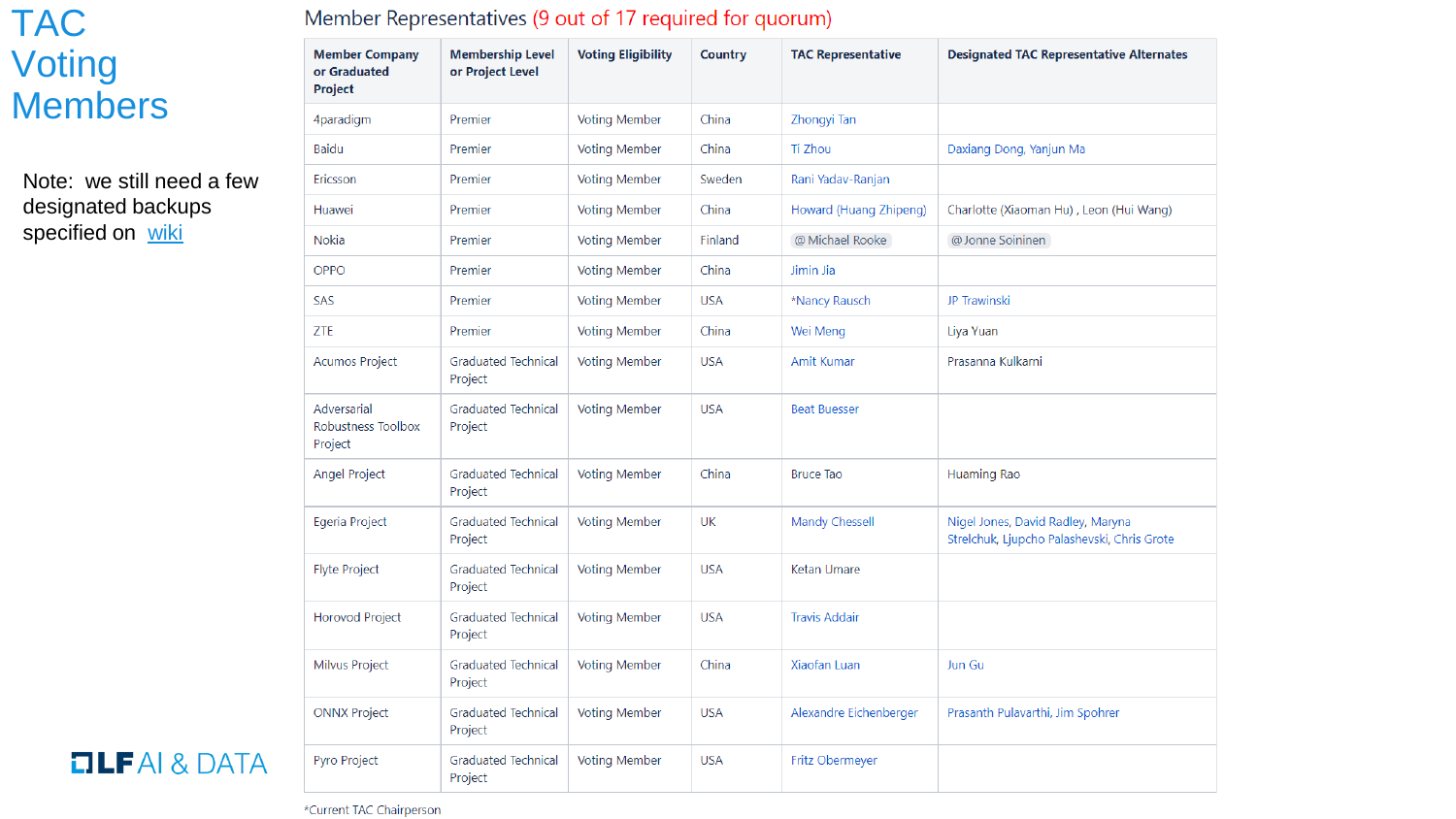# Minutes approval



02JUN2022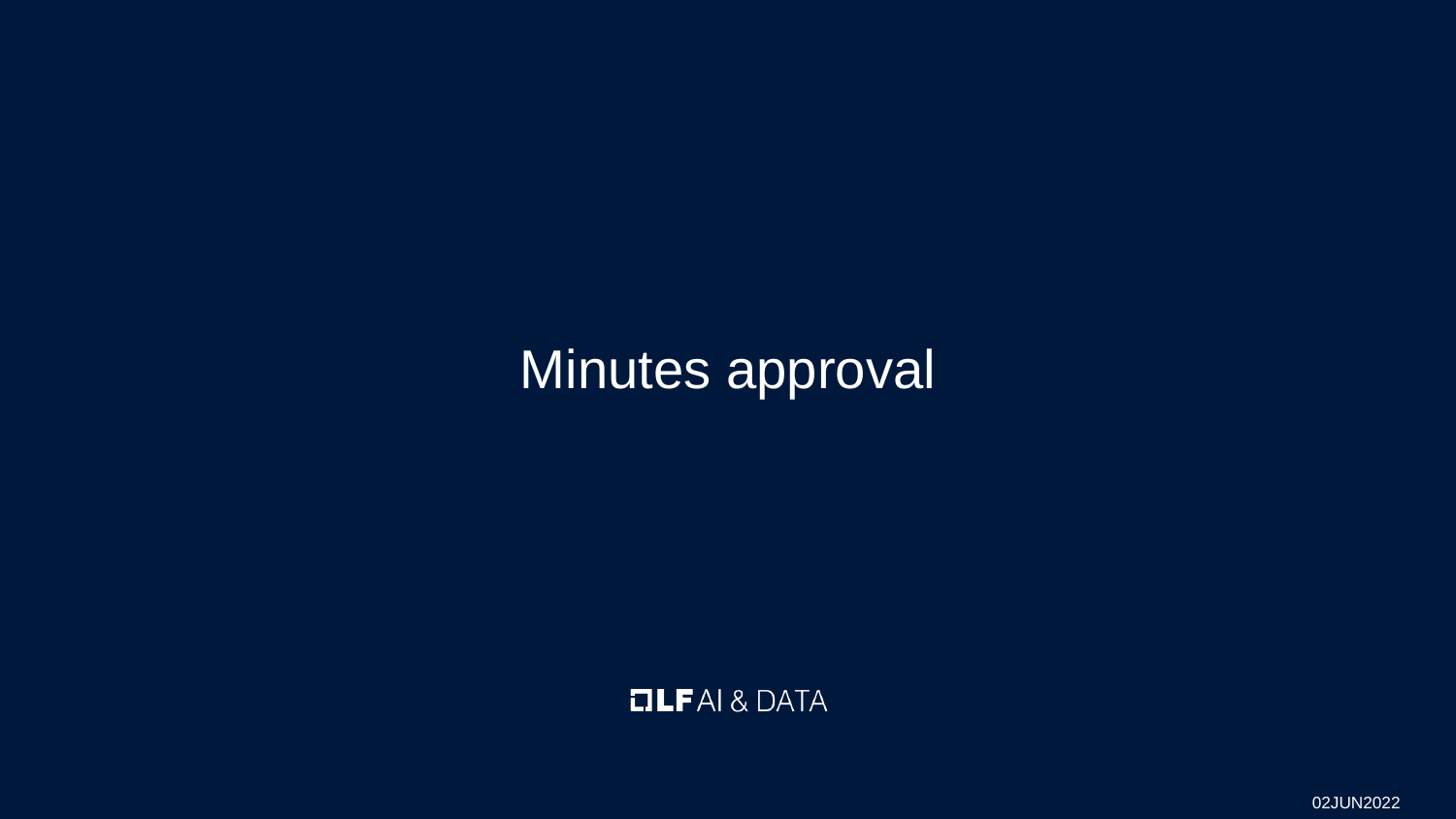# Approval of May 5, 2022 Minutes

Draft minutes from the May 5<sup>th</sup> TAC call were previously distributed to the TAC members via the mailing list

### **Proposed Resolution:**

 $\rightarrow$  That the minutes of the May 5<sup>th</sup> meeting of the Technical Advisory Council of the LF AI & Data Foundation are hereby approved.

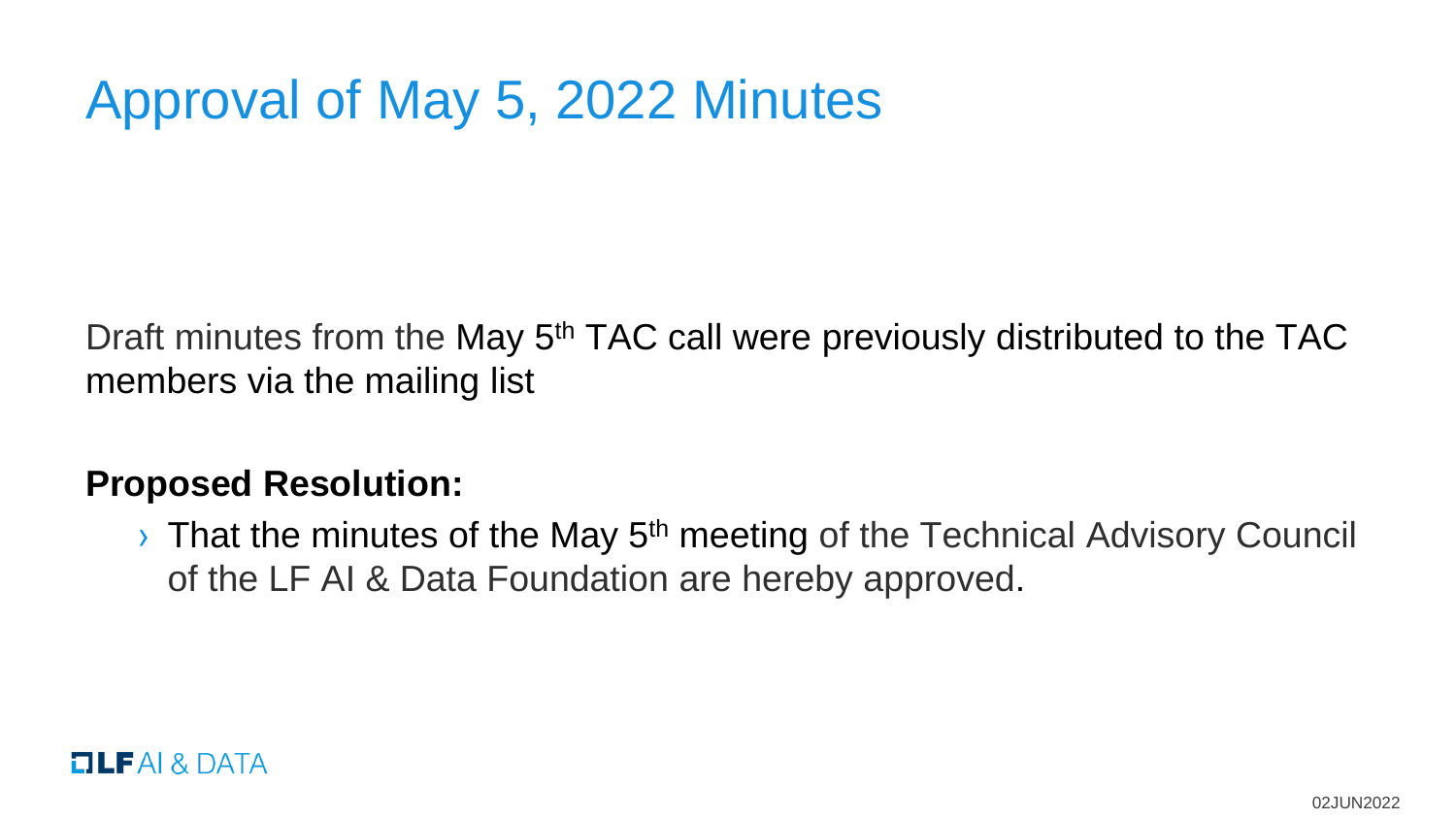# MLOps Committee Proposal Jerry Tan 4paradigm

# **OLFAI& DATA**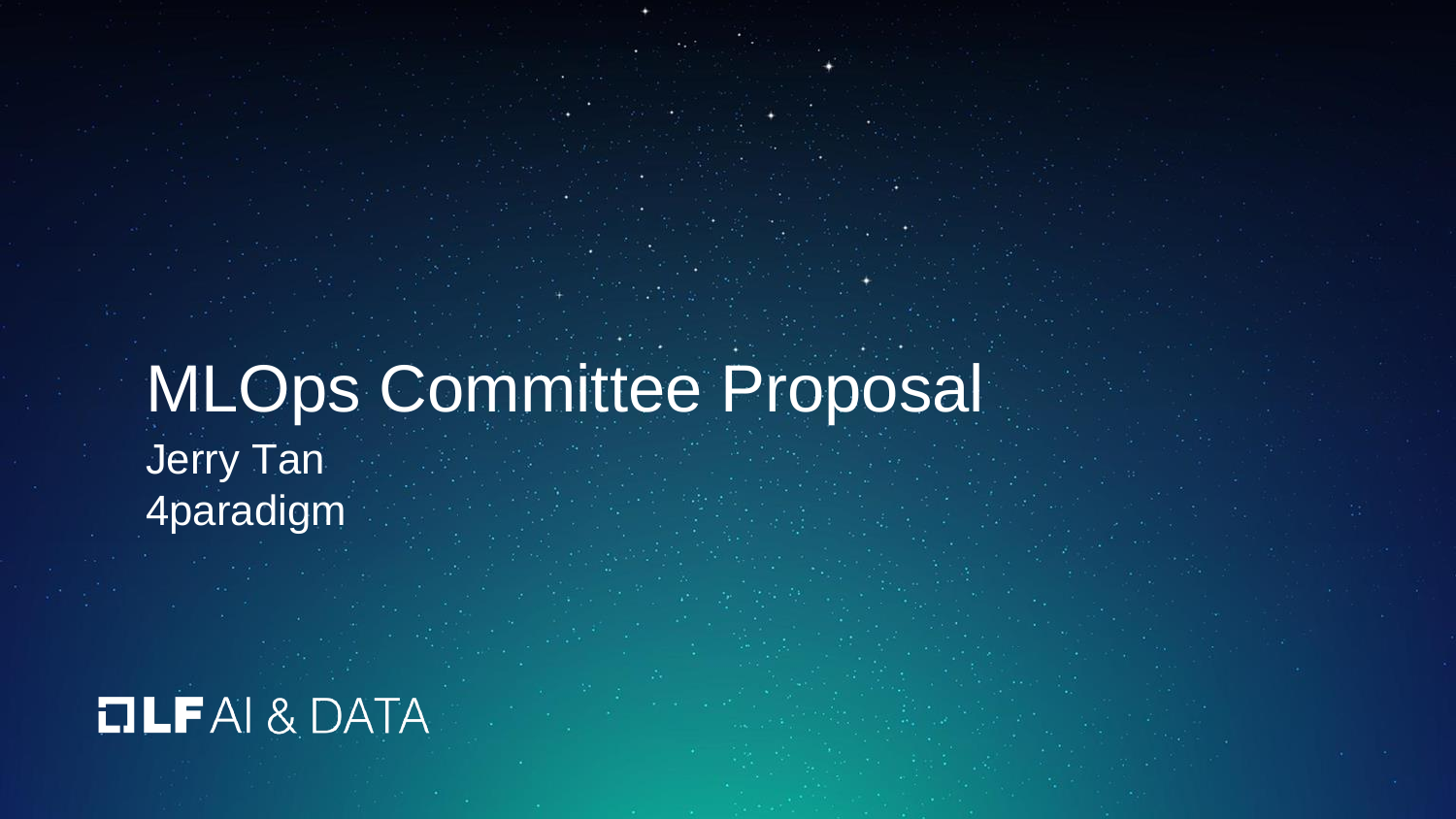- Purpose of MLOps Committee
- Scope of MLOps Committee
- Any difference from existing committee
- What is the communication plan
- Any Feedback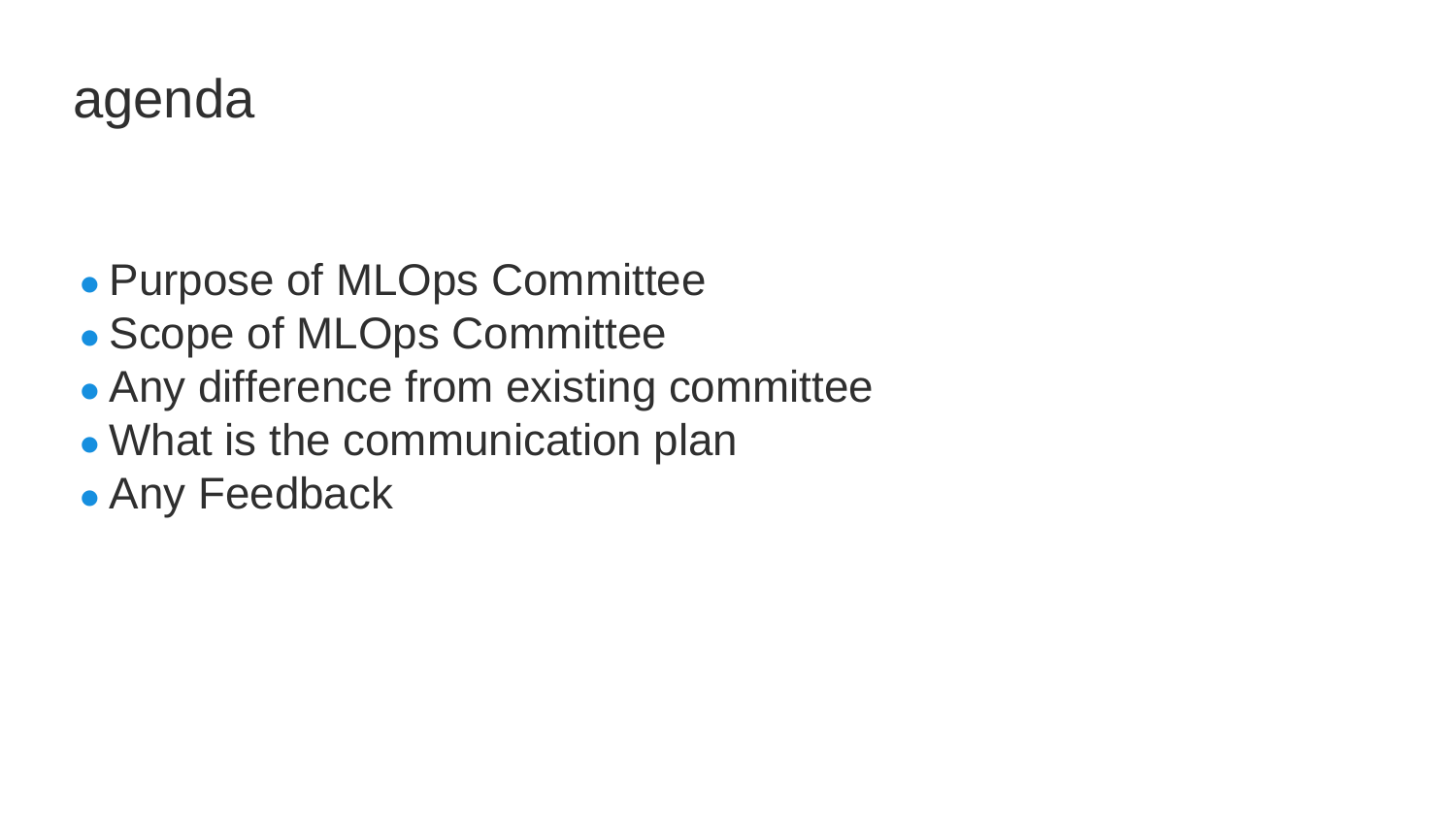# Purpose of MLOps Committee

- We want to build one committee under LF AI & Data, named as MLOps Committee
- Initial Sponsors from TAC: ZTE and 4Paradigm
- MLOps' vision: To enable Data Engineers and System Engineers to build, test, run and update Machine Learning Application in the real world faster and easier.
- Committee's Value Statement: To help MLOps related projects to get more recognization and adoption through cooperation by a passionate community of members.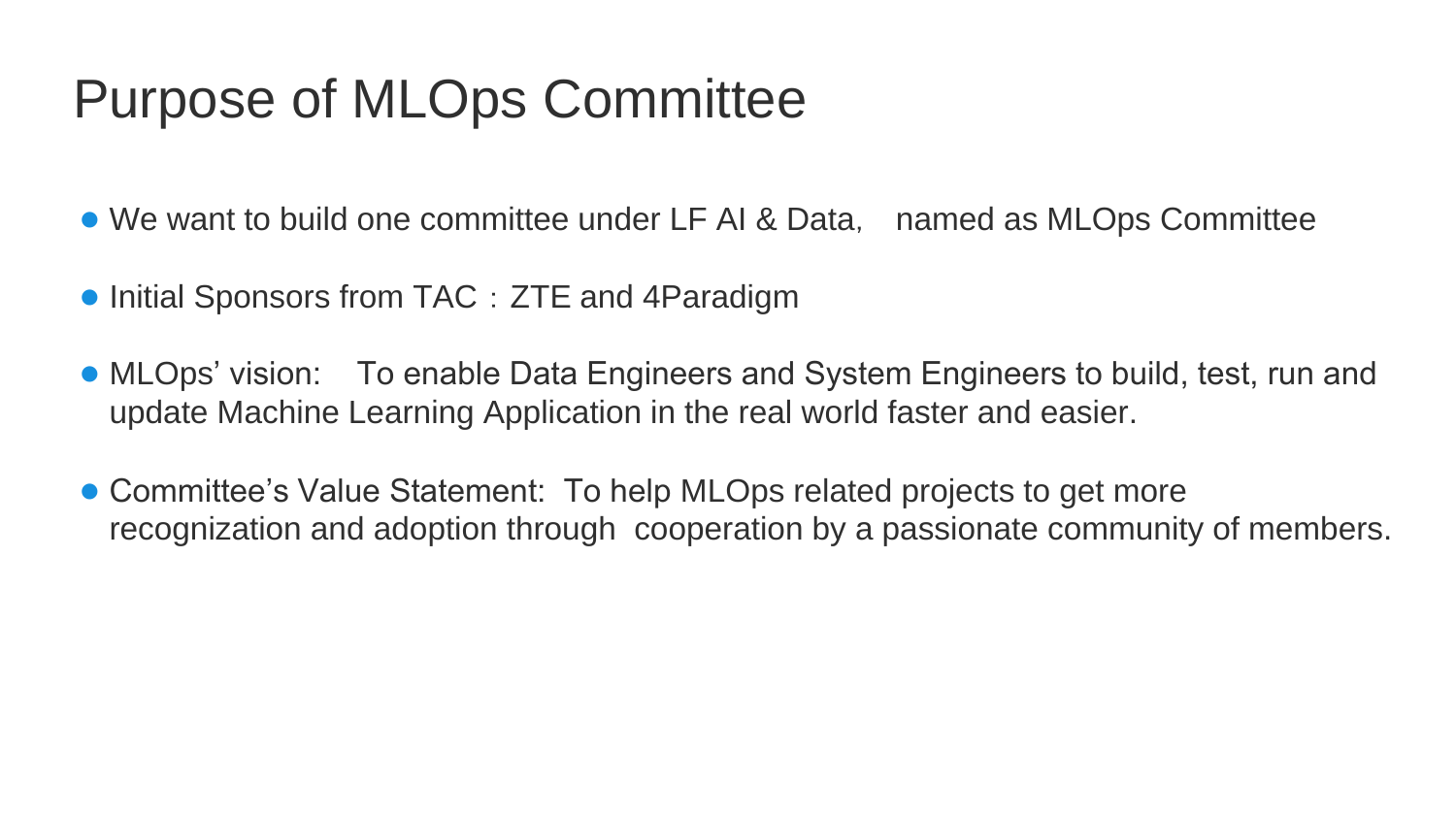# Which projects are fit for this committee

Open Source Projects can be used in Machine Learning Engineering, not algorithm. it should be framework neutral, hardware neutral, cloud neutral.

Projects that we will consider to include:

- 1. Feature Engineering related (Feast, OpenMLDB, etc)
- 2. Data and Model Version related (DVC, etc)
- 3. Training and Serving related (Adlik, horovod, etc)
- 4. Model monitoring related (…)

Projects that we will not include:

- 1. AI Framework including tensorflow, pytorch, paddlepaddle, mindspore,etc
- 2. Focused in one specific area as NLP, OCR,etc
- 3. Data license related
- 4. Specific hardware related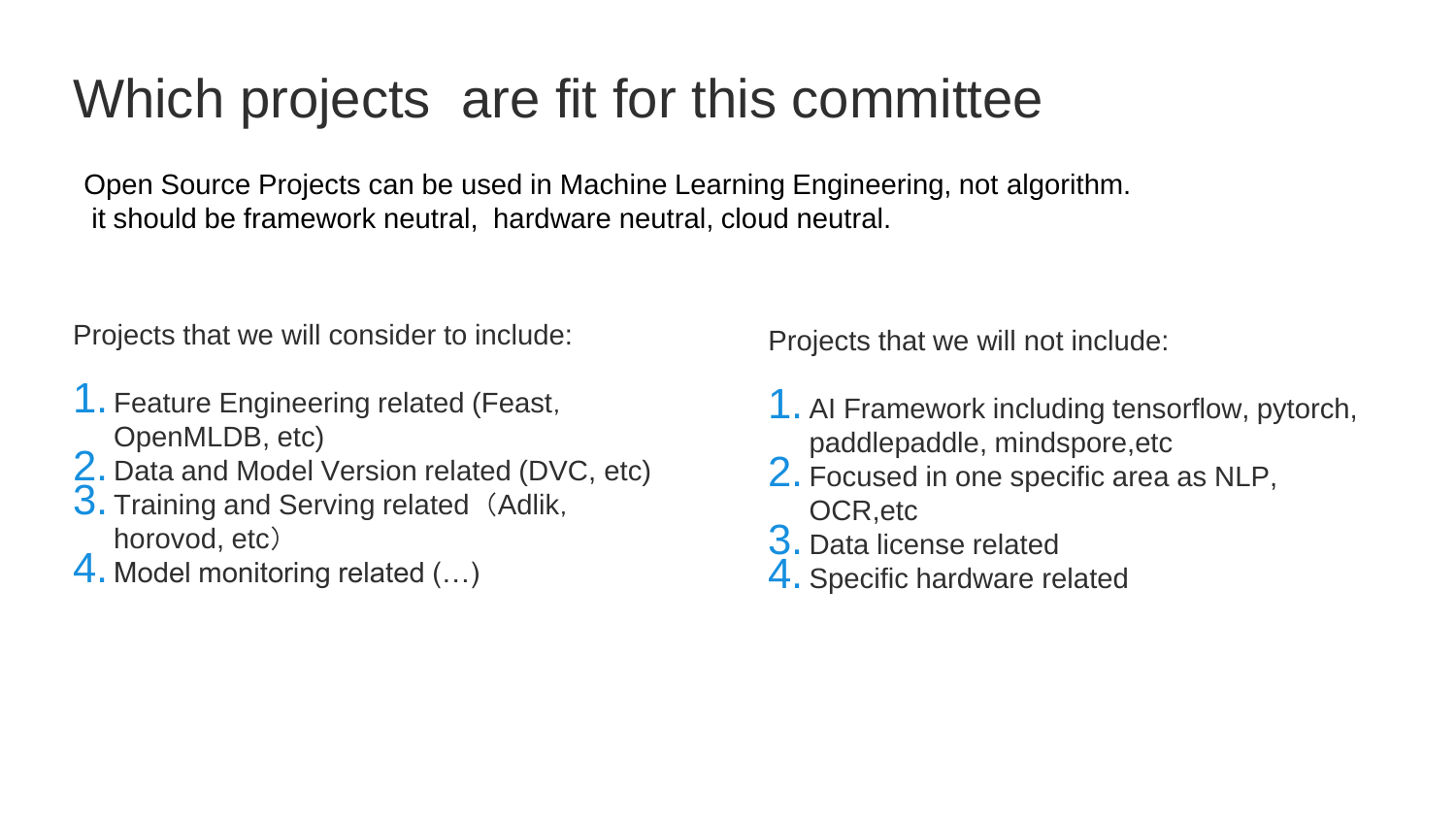# The initial Projects

| <b>IR FEAST</b>                            |                                           | <b>OpenMLDB</b> |
|--------------------------------------------|-------------------------------------------|-----------------|
| ★3,076<br>Feast<br>LF AI & Data Foundation | ★ 525<br>Adlik<br>LF AI & Data Foundation |                 |

We will include more projects later.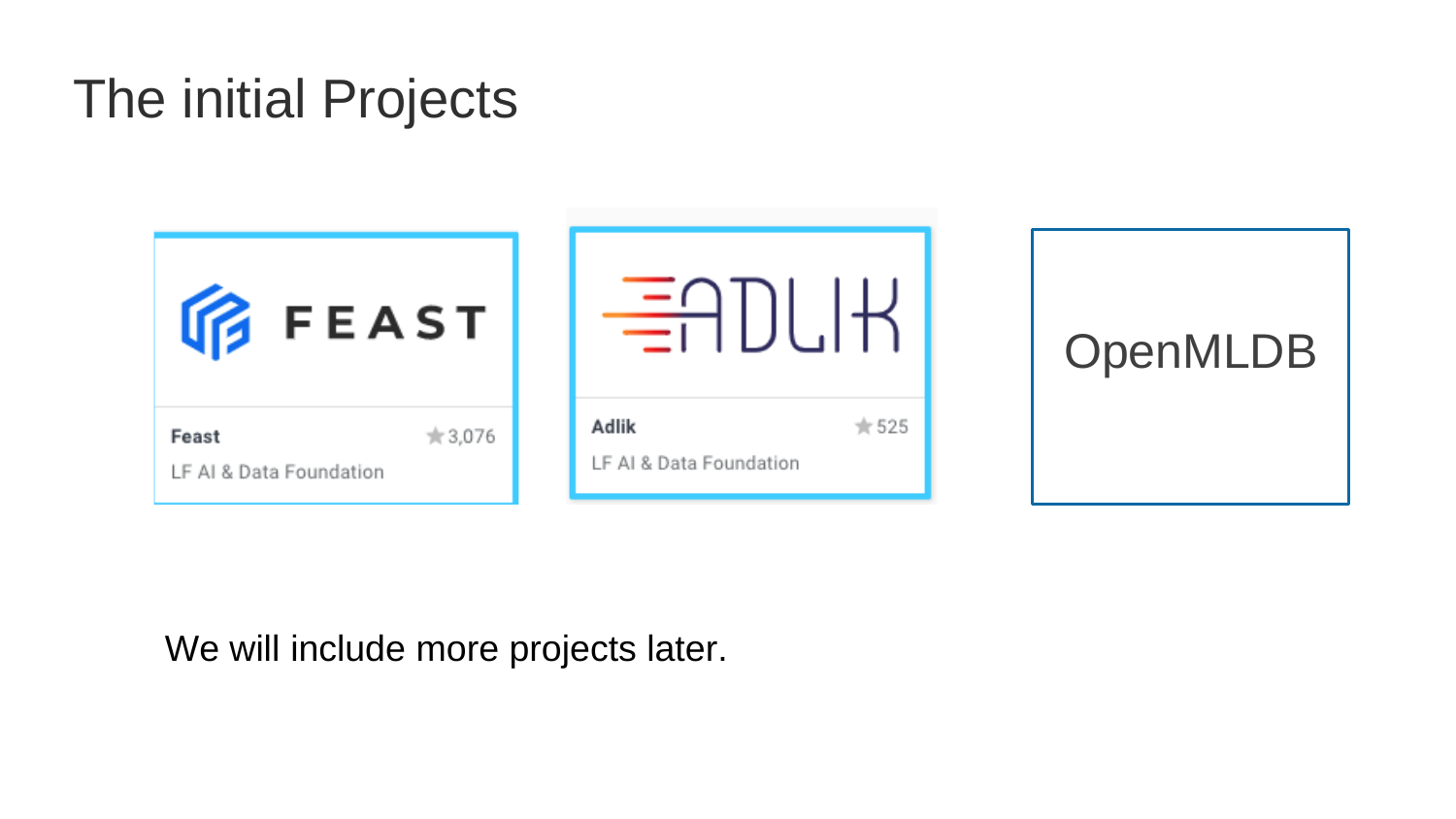# What is the difference between CDF MLOps sig

There is a MLOps Sig in Continuous Delivery foundation which has Jenkins, Jenkins X, tekton, spinnaker projects.

- Their scope is to extending DevOps principles to the area of Machine Learning
- Their concerns are
	- CI/CD tools across DevOps and MLOps scenarios
	- Pipeline management
	- Common testing aspect such as code coverage, code quality, license tracking, CVE checking etc

Conclusion: Their sig is more focused on CI/CD tools and pipleline in MLOps, but quite different than us. we can have close cooperation with their sig, since we also need CI/CD tools.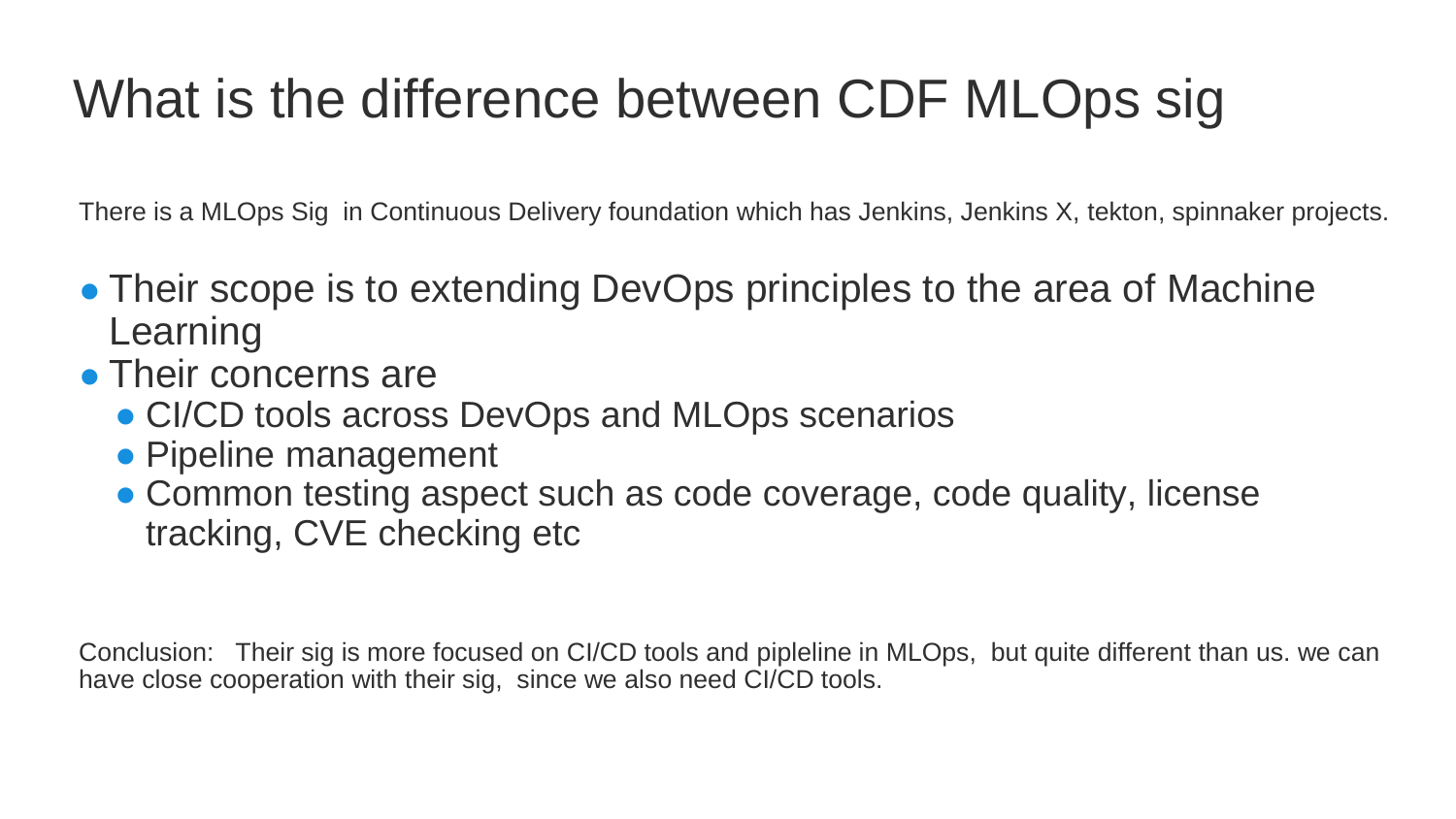# What is the difference from ML workflow committee

- MLOps committee focus on MLOps related projects.
- ML workflow and interop committee is more related on different AI framework interoperation and data license.
- They are quite different.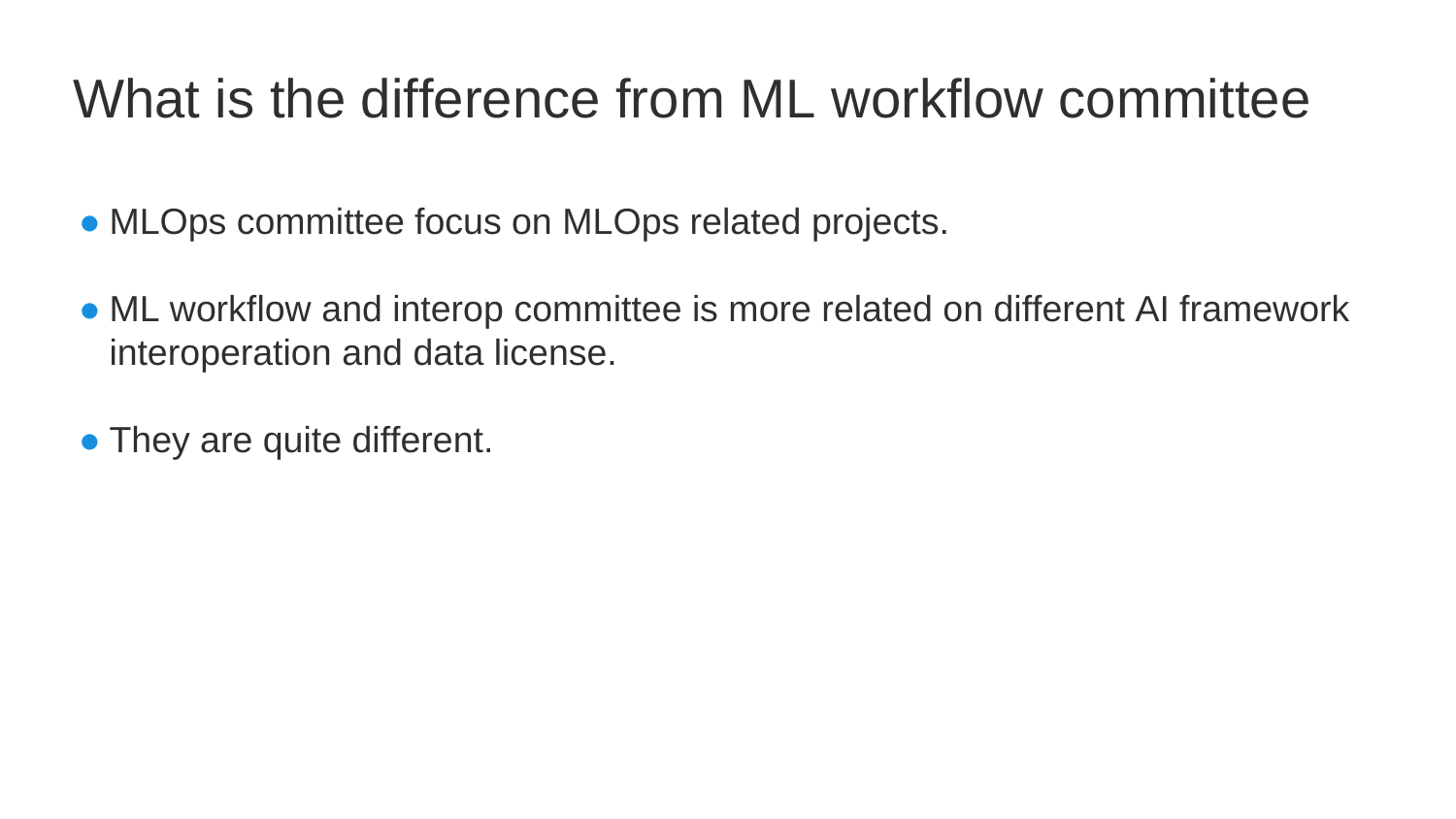# What is the difference from DataOps Committee

● Purpose different:

- "DataOps is a set of tools and principles to support delivery of trusted, high-quality data. "
- MLOps cares not only data, but also model.

● Focus different:

- DataOps can be used in Machine learning and Data analytics.
- MLOps is focused in Machine learning.

● Project in scope different:

- DataOps include Egeria, Fybrik, OpenLineage, Datashim
- MLOps include Feast, adlik, openmidb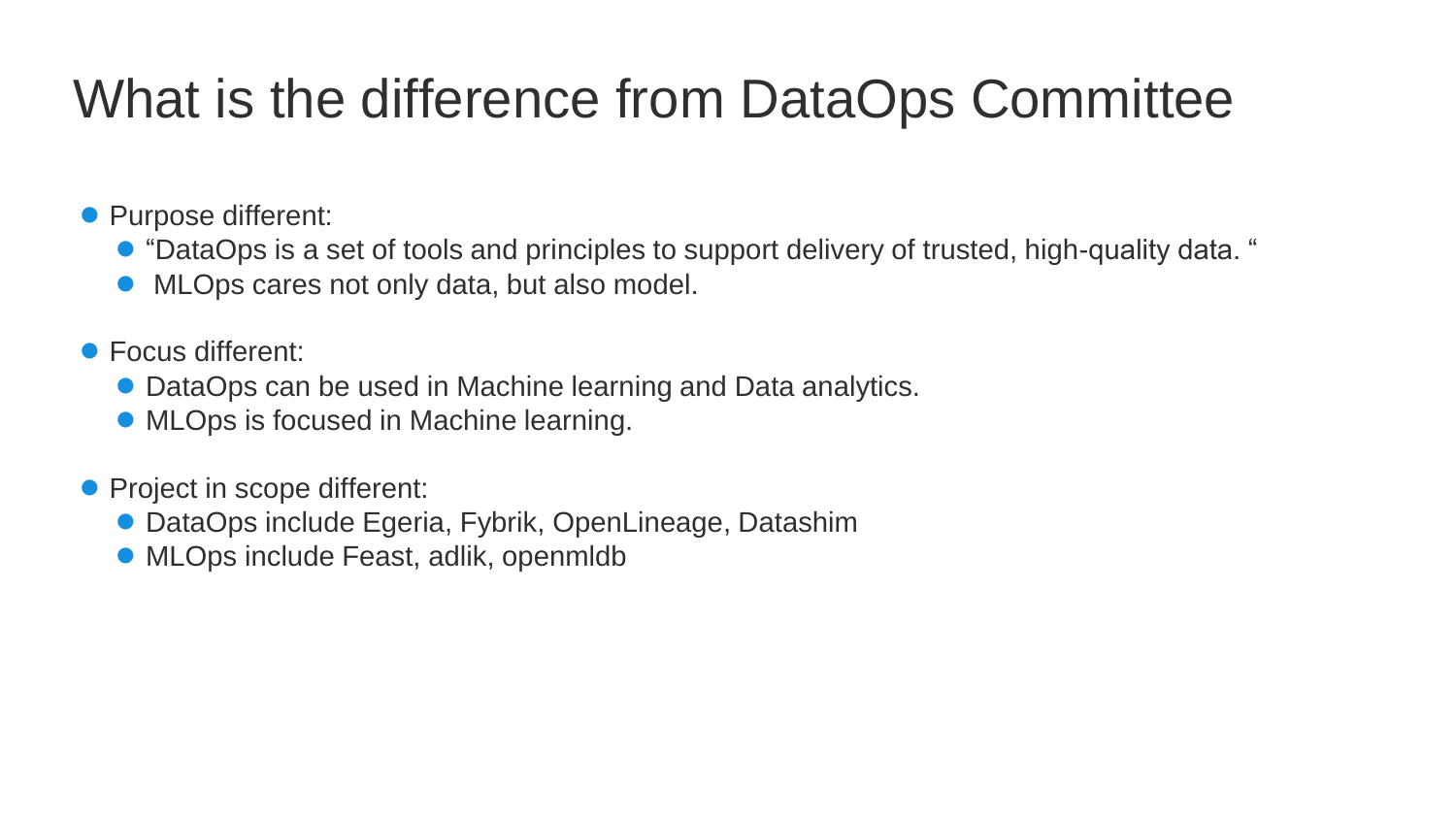# Other benefits for LF AI & Data

- Enhance the branding of LF AI & Data in MLOps area
- Attract more projects MLOps related into LF AI & Data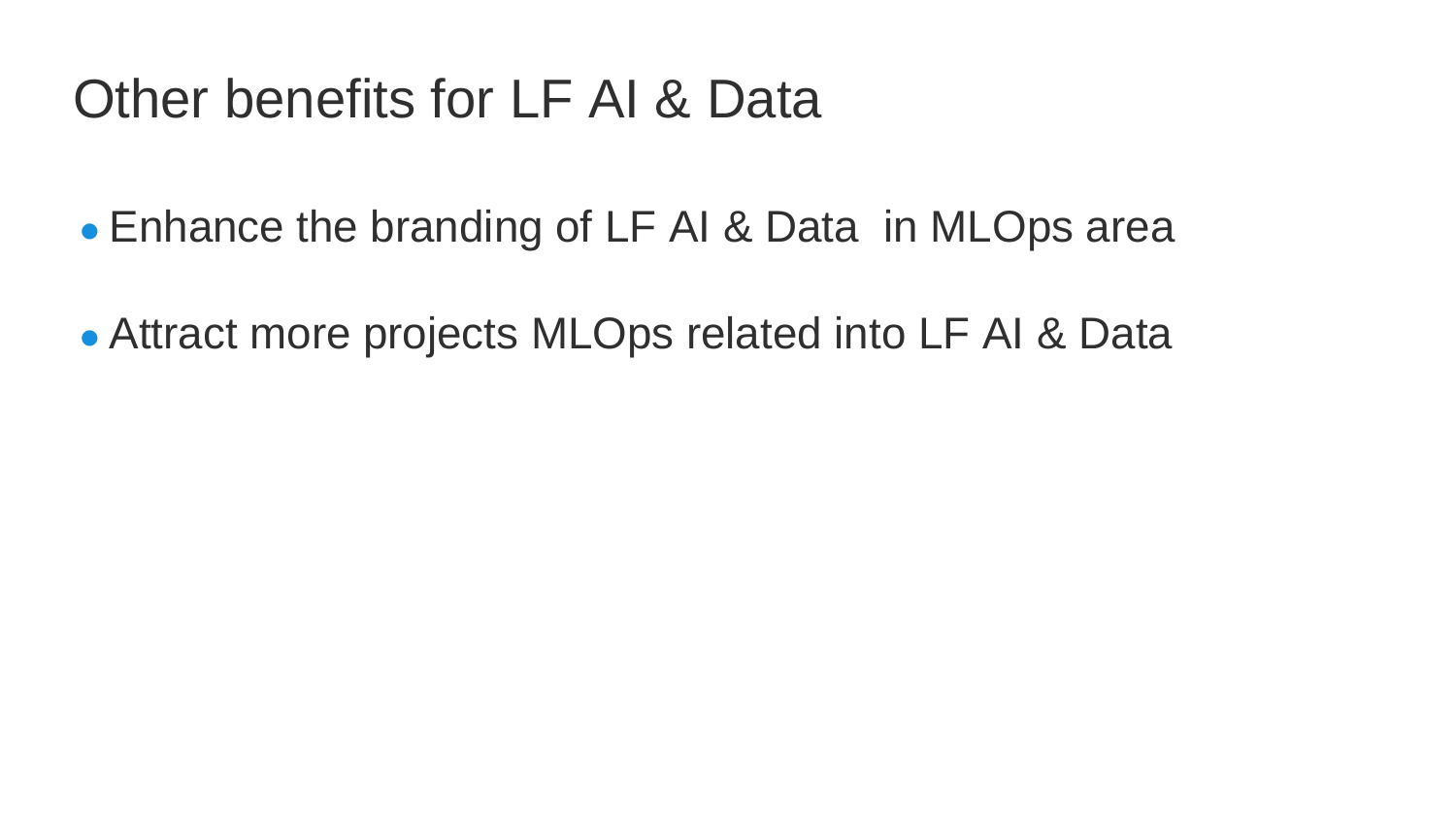# What is the communication plan?

- Have one online meeting once a month, 4Paradigm can organize it.
- Topics
	- Identify projects that fit for MLOps committee and their sceanaris
	- Exposure to industry about these tools
	- Provide opportunity for committee members to cooperate across different projects
- Possible outputs:
	- White paper of MLOps for LFAI & Data
	- Best practice or Engineer Guide for MLOps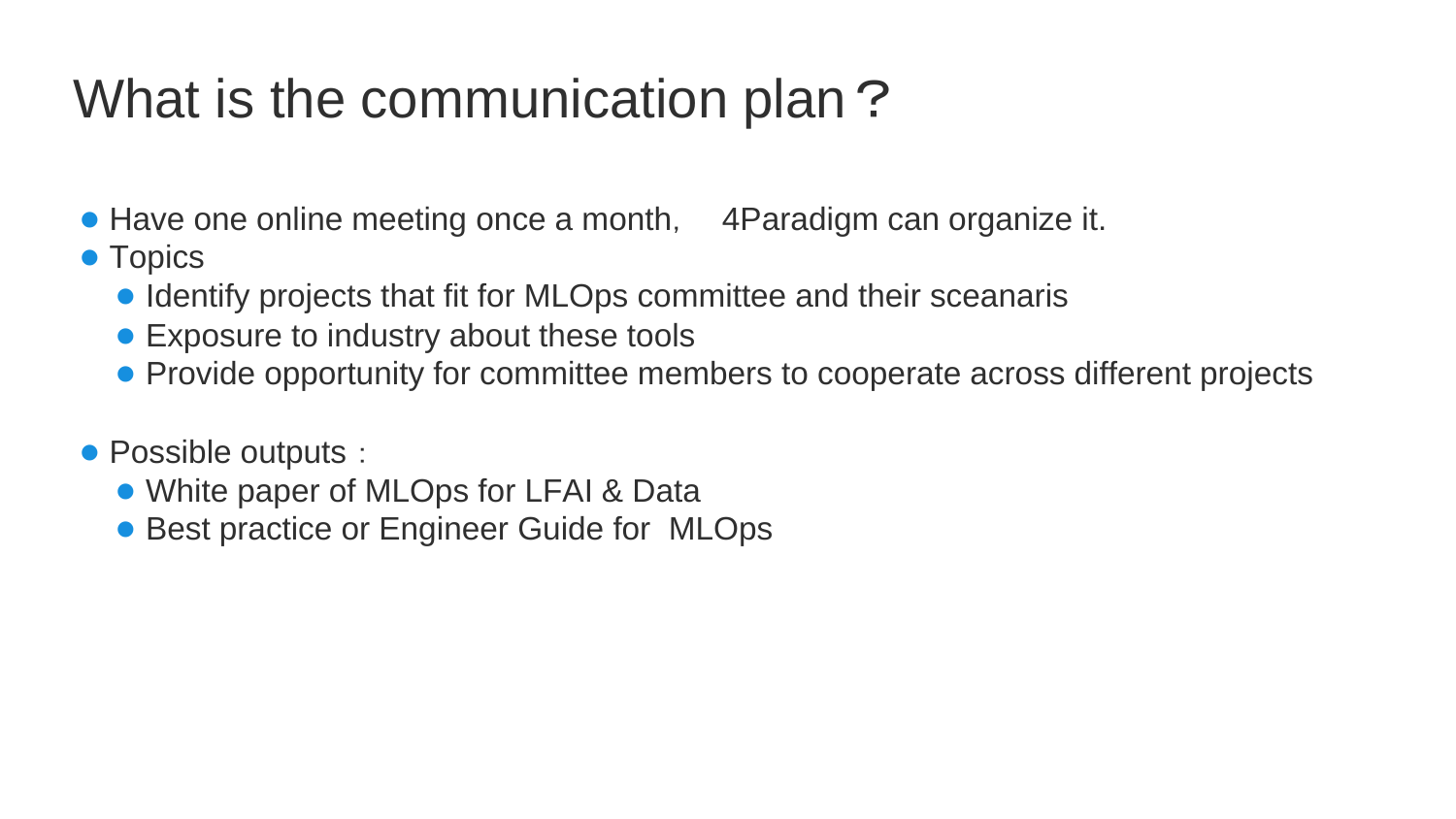# Plan for Deliverables Objective in this year

- A book named as 《MLOps Practice & Tools》 in Chinese
- This book will include:
	- what is MLOps? What is it for? And the guideline
	- OpenSource Tools (Feast, OpenMLDB, Adlik)
	- MLOps in real business (Netease, xiaomi, ICBC, etc)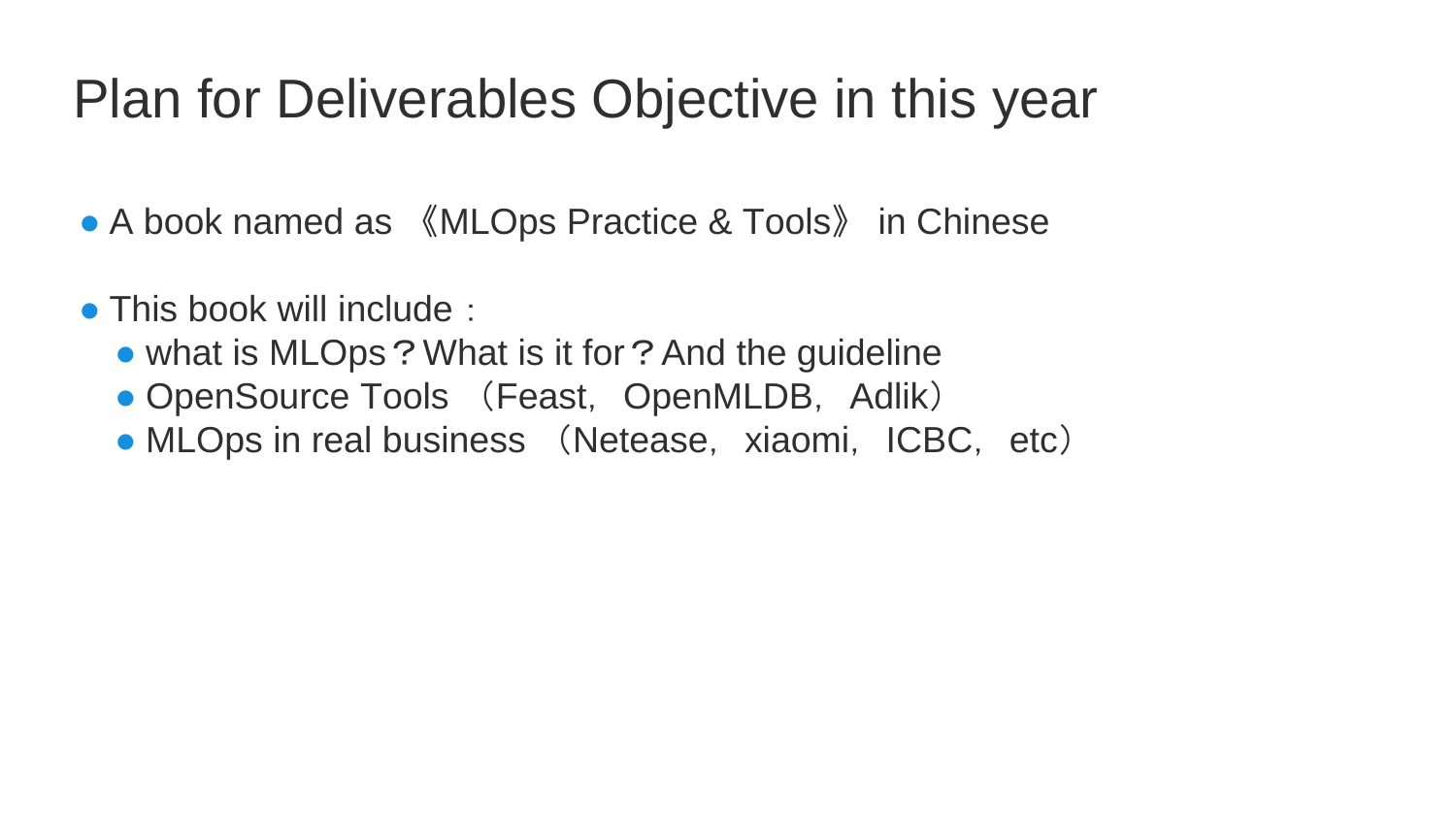# Any Feedback?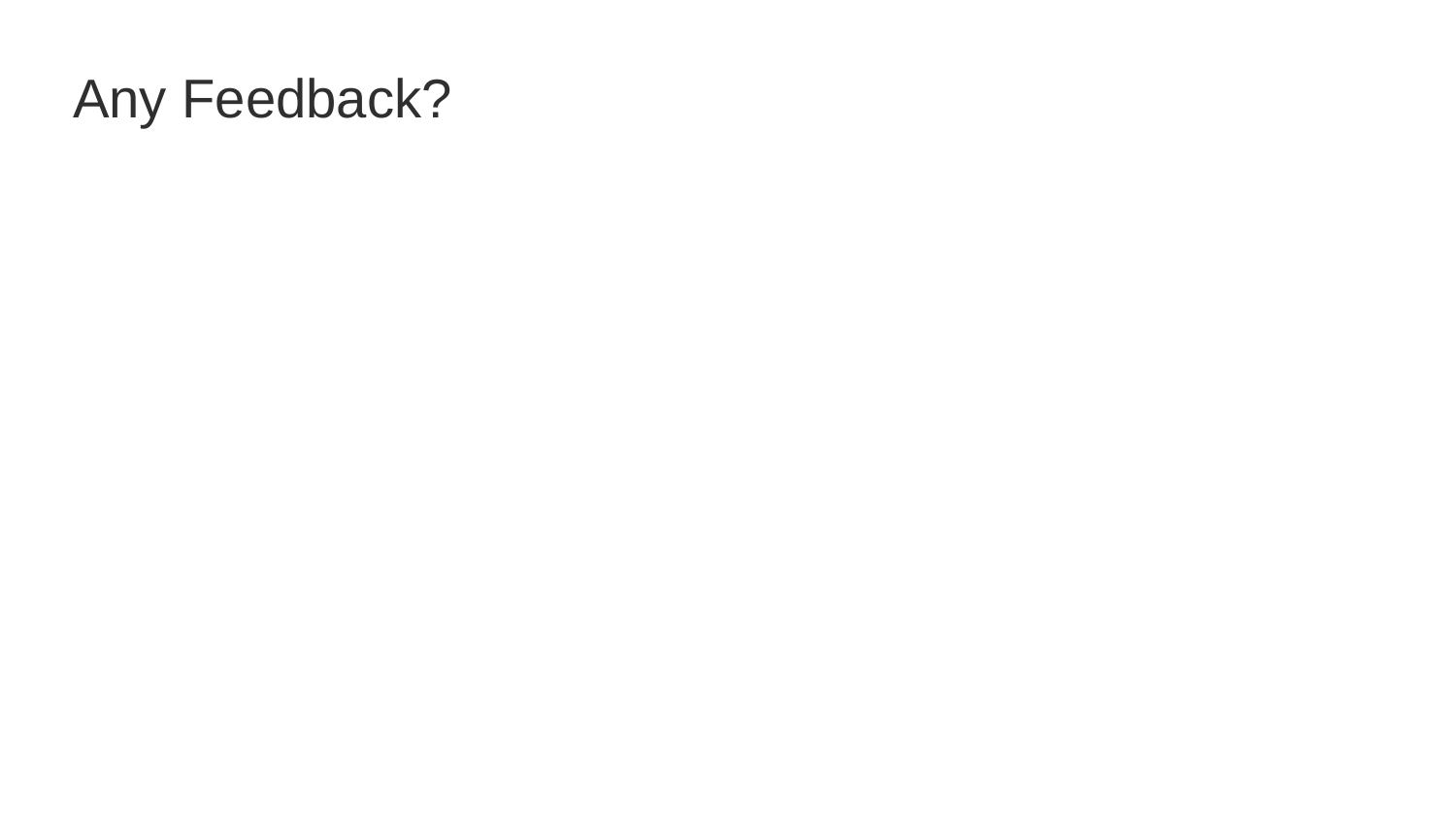# Upcoming TAC Meetings

**OLFAI& DATA** 

02JUN2022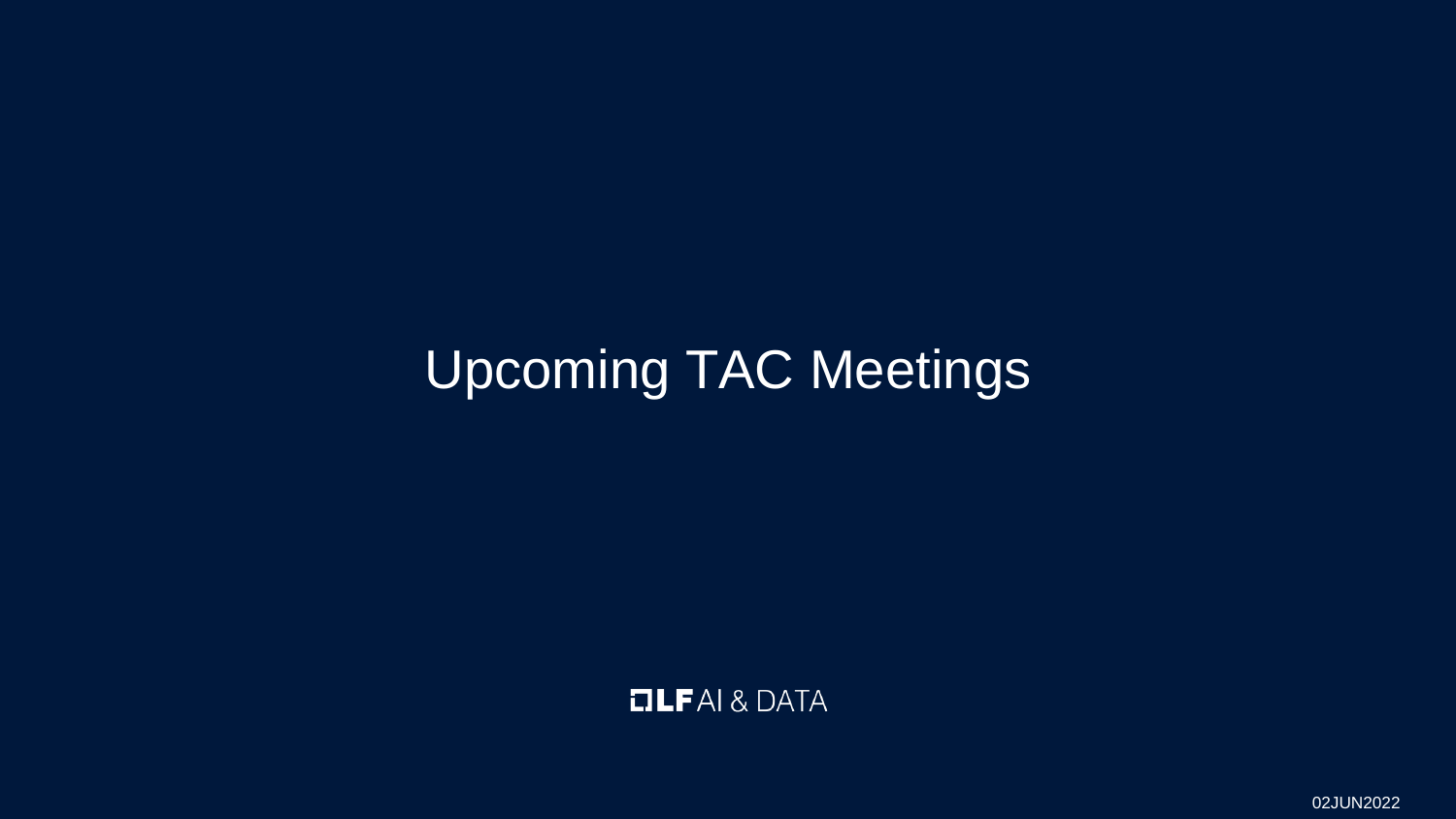# Upcoming TAC Meetings

- › June 16 BeyondML Sandbox Proposal Tentative
- › June 30 FATEAI Sandbox Proposal Tentative

Please note we are requesting special topics for future meetings.

If you have a topic idea or agenda item, please send agenda topic requests to [tac-general@lists.lfaidata.foundation](mailto:tac-general@lists.lfaidata.foundation)

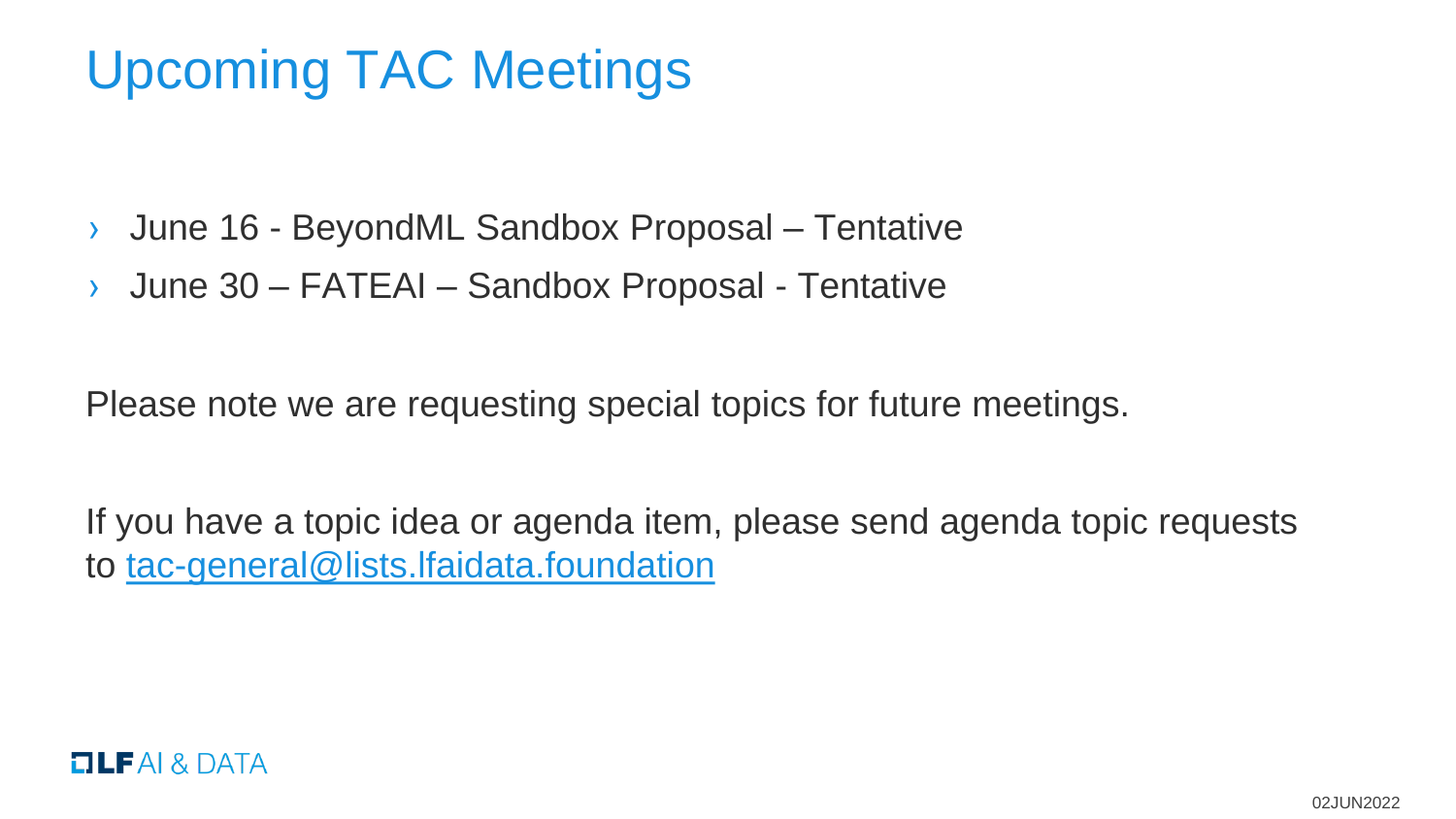# Open Discussion

**DLFAI& DATA** 

02JUN2022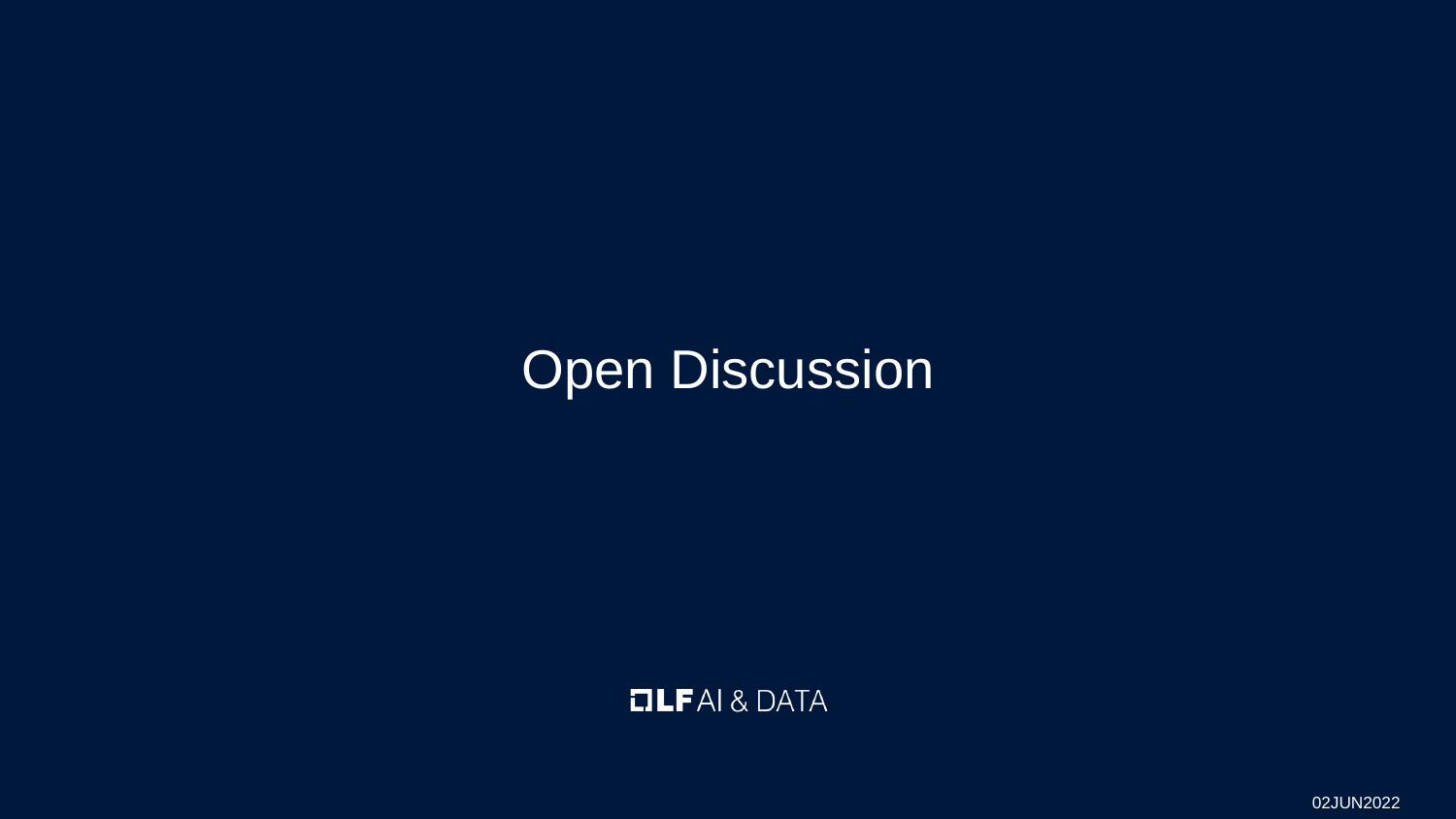# TAC Meeting Details

- › To subscribe to the TAC Group Calendar, visit the wiki: <https://wiki.lfaidata.foundation/x/cQB2>
- › Join from PC, Mac, Linux, iOS or Android:<https://zoom.us/j/430697670>
- › Or iPhone one-tap:
	- › US: +16465588656,,430697670# or +16699006833,,430697670#
- › Or Telephone:
	- › Dial(for higher quality, dial a number based on your current location):
	- › US: +1 646 558 8656 or +1 669 900 6833 or +1 855 880 1246 (Toll Free) or +1 877 369 0926 (Toll Free)
- › Meeting ID: 430 697 670
- International numbers available:<https://zoom.us/u/achYtcw7uN>

### $\Box$  LFAI & DATA